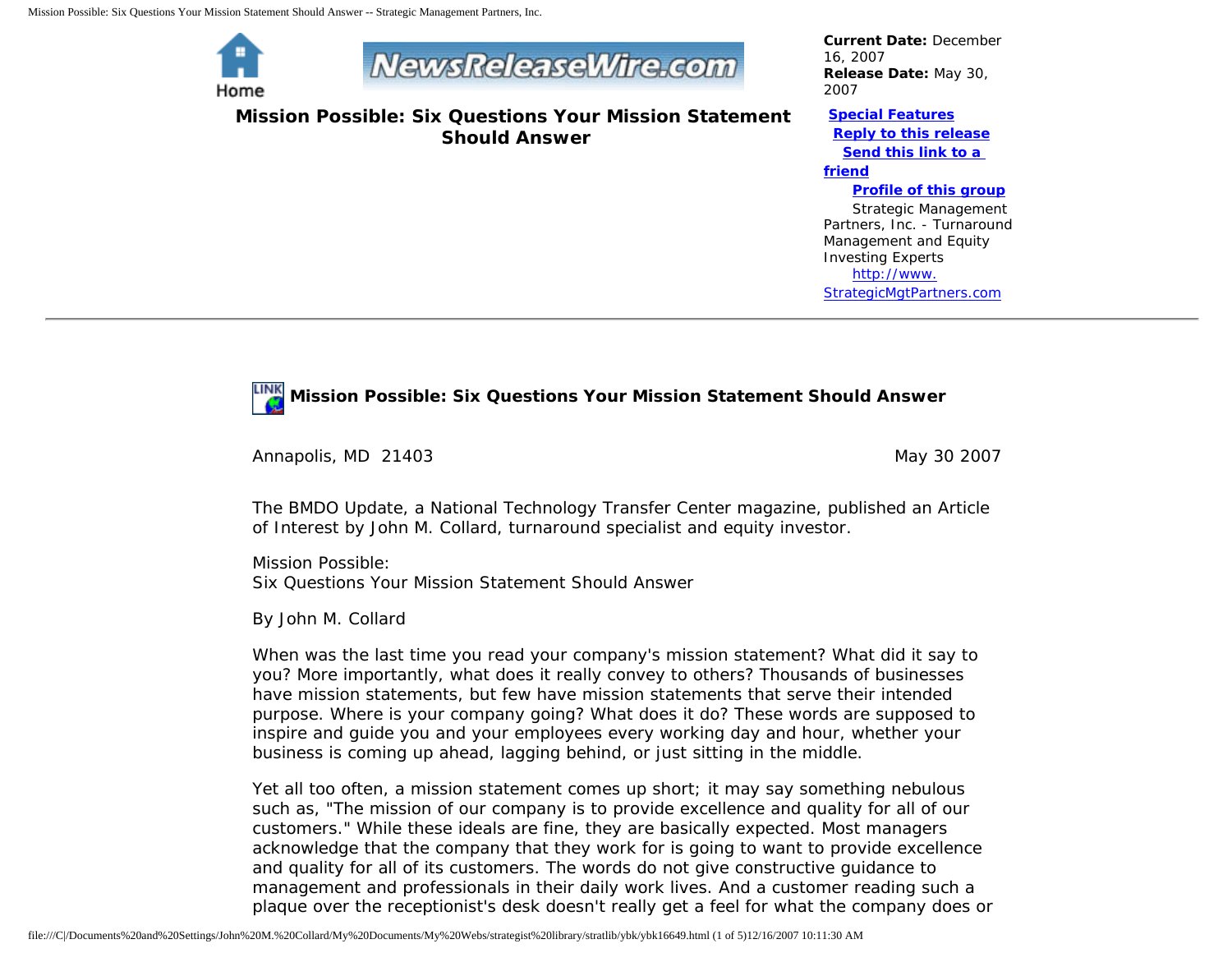why it is different from its competitors.

The role of the mission statement is to provide the planning team, management, employees, customers-all stakeholders-with an understanding of future growth directions. Somewhere in its body, it should include six components as highlighted below:

1) Product and its benefit to the customer: What do we do or provide? What is the product line's breadth, attributes, and price and quality level (i.e. high-end vs. economy-version)?

2) Technology: How will we deliver our services? What technologies are you using to deliver your services?

Using many technologies can increase your required investment in the business. However, there is a balance because complimentary technologies sometimes can be an indication of controlled flexibility, innovation, and lower manufacturing costs through economies of scale and a pooled labor force.

3) Levels of vertical integration: How much will we do? Which customer needs will, and will not, be satisfied?

What degree of penetration will we use to satisfy the customer's entire need? Resources will not allow you to be all things to all people. Defining your boundaries will indicate where you need to develop new products, seek partners, or avoid competition.

4) Generic customer needs: Why will they buy?

Defining generic needs will help you identify strategic alliances and marketing approaches that are more likely to be successful. If you can only supply a small portion of the total market need, you need to define growth areas.

5) Market definition: Who will you sell to and where?

Define the scope of the market. This section allows you to develop different strategies to address multiple directions, yet accommodate your common goals.

6) Distinct competencies: Why will they buy from you?

Differentiate yourself from your competition. Define and focus on those innovations and capabilities that give you an edge over your competitors. This will help you define where your highest profit and cash flow margins are and will indicate the areas where you may need to invest to maintain your advantage.

So, your next mission may be to write a new mission statement-or maybe not.

[Library: Mission Possible: What Should It Say?](http://members.aol.com/stratlib2/bmdoup1.html) 

## About the Author

John M. Collard, is Chairman of Annapolis, Maryland-based Strategic Management Partners, Inc. (410-263-9100, [www.StrategicMgtPartners.com](http://www.strategicmgtpartners.com/) ), a nationally recognized turnaround management firm specializing in interim executive leadership, asset recovery,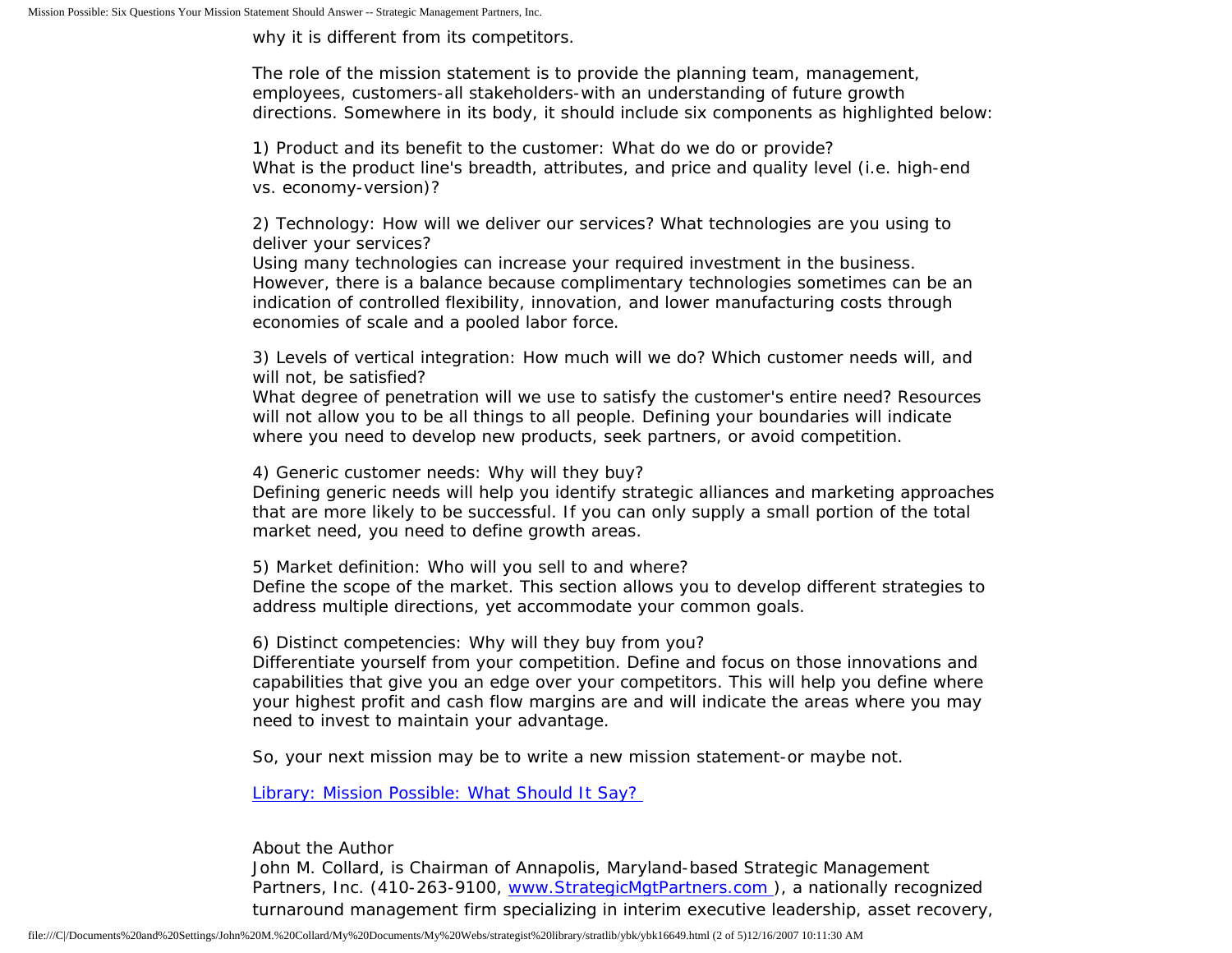and investing in underperforming companies. He is Past Chairman of the Turnaround Management Association, a Certified Turnaround Professional, and brings 35 years senior operating leadership, \$85M asset recovery, 40+ transactions worth \$780M+, and \$80M fund management expertise to run troubled companies, and advise company boards, litigators, institutional and private equity investors.

[www.StrategicMgtPartners.com](http://www.strategicmgtpartners.com/)

John M. Collard (Strategist@aol.com) Chairman Strategic Management Partners, Inc. 522 Horn Point Drive Annapolis, MD 21403 Phone : 410-263-9100 Fax : 410-263-6094

[www.StrategicMgtPartners.com](http://www.strategicmgtpartners.com/)

More Information [Library: Mission Possible: What Should It Say?](http://members.aol.com/stratlib2/bmdoup1.html)

[Contact John M. Collard](http://www.expertclick.com/expertClick/contact/default.cfm?Action=ContactExpert&GroupID=1016) ⊟

[Ask a question with InterviewNetS](http://www.expertclick.com/expertClick/contact/default.cfm?GroupID=1016)M

**Other experts on these topics:**

- **1. [Management](http://www.expertclick.com/search/default.cfm?SearchCriteria=Management)**
- **2. [Leadership](http://www.expertclick.com/search/default.cfm?SearchCriteria=Leadership)**
- **3. [Planning](http://www.expertclick.com/search/default.cfm?SearchCriteria=Planning)**
- **4. [Invest](http://www.expertclick.com/search/default.cfm?SearchCriteria=Invest)**
- **5. [Strategy](http://www.expertclick.com/search/default.cfm?SearchCriteria=Strategy)**
- **6. [Small Business](http://www.expertclick.com/search/default.cfm?SearchCriteria=Small Business)**
- **7. [Strategic Planning](http://www.expertclick.com/search/default.cfm?SearchCriteria=Strategic Planning)**
- **8. [Advisor](http://www.expertclick.com/search/default.cfm?SearchCriteria=Advisor)**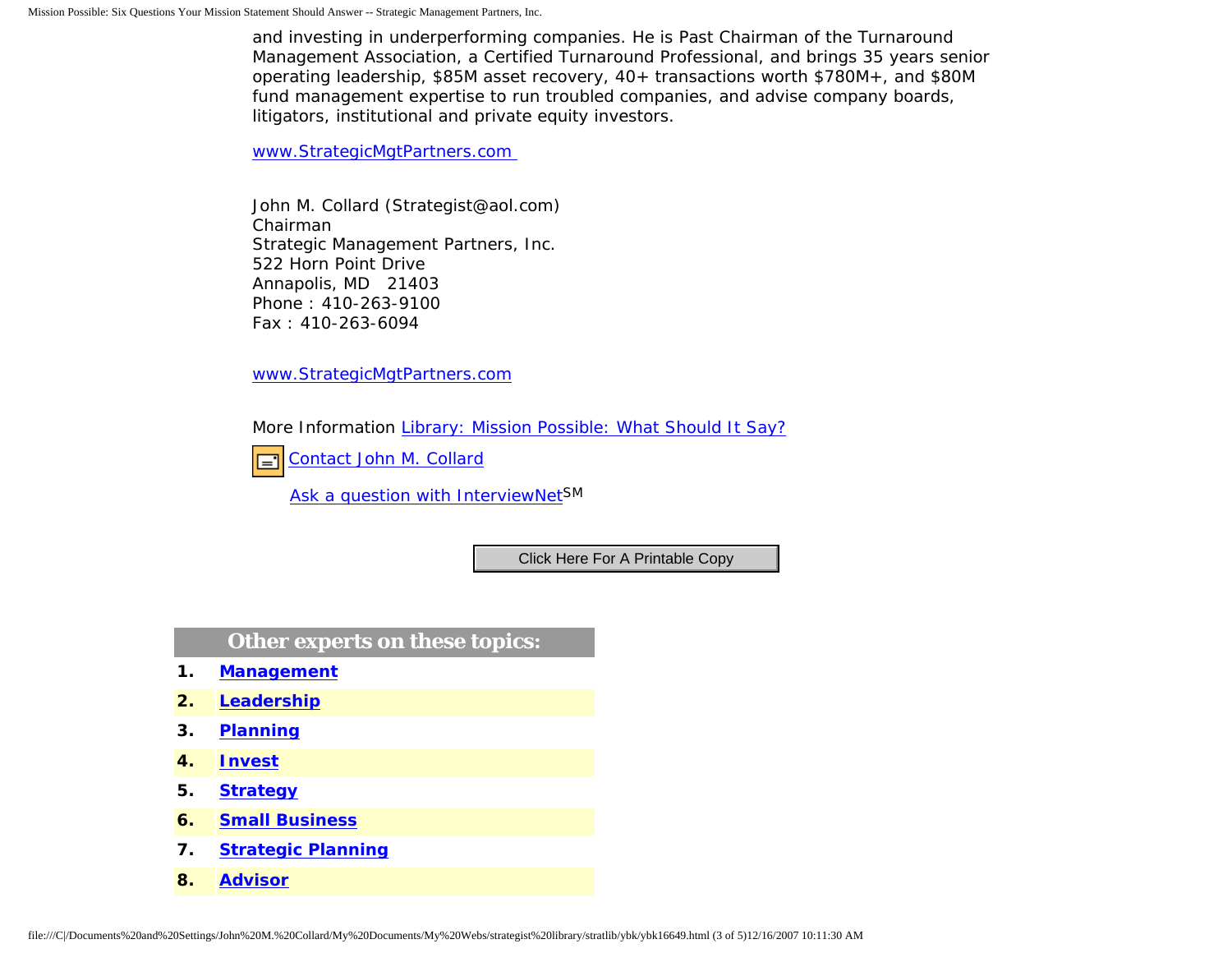Mission Possible: Six Questions Your Mission Statement Should Answer -- Strategic Management Partners, Inc.

- **9. [Valuation](http://www.expertclick.com/search/default.cfm?SearchCriteria=Valuation)**
- **10. [Transition](http://www.expertclick.com/search/default.cfm?SearchCriteria=Transition)**
- **11. [Value](http://www.expertclick.com/search/default.cfm?SearchCriteria=Value)**
- **12. [Bankruptcy](http://www.expertclick.com/search/default.cfm?SearchCriteria=Bankruptcy)**
- **13. [Crisis Management](http://www.expertclick.com/search/default.cfm?SearchCriteria=Crisis Management)**
- **14. [Governance](http://www.expertclick.com/search/default.cfm?SearchCriteria=Governance)**
- **15. [Investment Management](http://www.expertclick.com/search/default.cfm?SearchCriteria=Investment Management)**
- **16. [CEO Effectiveness](http://www.expertclick.com/search/default.cfm?SearchCriteria=CEO Effectiveness)**
- **17. [Executive Leadership](http://www.expertclick.com/search/default.cfm?SearchCriteria=Executive Leadership)**
- **18. [Turnaround](http://www.expertclick.com/search/default.cfm?SearchCriteria=Turnaround)**
- **19. [Corporate Change](http://www.expertclick.com/search/default.cfm?SearchCriteria=Corporate Change)**
- **20. [Ethical Issues/Management](http://www.expertclick.com/search/default.cfm?SearchCriteria=Ethical Issues/Management)**
- **21. [Startup](http://www.expertclick.com/search/default.cfm?SearchCriteria=Startup)**
- **22. [Corporate Restructuring](http://www.expertclick.com/search/default.cfm?SearchCriteria=Corporate Restructuring)**
- **23. [Executive Transition](http://www.expertclick.com/search/default.cfm?SearchCriteria=Executive Transition)**
- **24. [Turnaround Management](http://www.expertclick.com/search/default.cfm?SearchCriteria=Turnaround Management)**
- **25. [Venture Capital](http://www.expertclick.com/search/default.cfm?SearchCriteria=Venture Capital)**
- **26. [Asset Recovery](http://www.expertclick.com/search/default.cfm?SearchCriteria=Asset Recovery)**
- **27. [Corporate Renewal](http://www.expertclick.com/search/default.cfm?SearchCriteria=Corporate Renewal)**
- **28. [Bank Portfolio Management](http://www.expertclick.com/search/default.cfm?SearchCriteria=Bank Portfolio Management)**
- **29. [Bankruptcy Avoidance](http://www.expertclick.com/search/default.cfm?SearchCriteria=Bankruptcy Avoidance)**
- **30. [Chief Executive Officers](http://www.expertclick.com/search/default.cfm?SearchCriteria=Chief Executive Officers)**
- **31. [Leadership Management](http://www.expertclick.com/search/default.cfm?SearchCriteria=Leadership Management)**
- **32. [Reposition](http://www.expertclick.com/search/default.cfm?SearchCriteria=Reposition)**
- **33. [Systems Integration](http://www.expertclick.com/search/default.cfm?SearchCriteria=Systems Integration)**
- **34. [Bankruptcy Re-Organization](http://www.expertclick.com/search/default.cfm?SearchCriteria=Bankruptcy Re-Organization)**
- **35. [Equity Capital](http://www.expertclick.com/search/default.cfm?SearchCriteria=Equity Capital)**
- **36. [Equity Investing](http://www.expertclick.com/search/default.cfm?SearchCriteria=Equity Investing)**
- **37. [Investing Investments](http://www.expertclick.com/search/default.cfm?SearchCriteria=Investing Investments)**
- **38. [Troubled Companies](http://www.expertclick.com/search/default.cfm?SearchCriteria=Troubled Companies)**